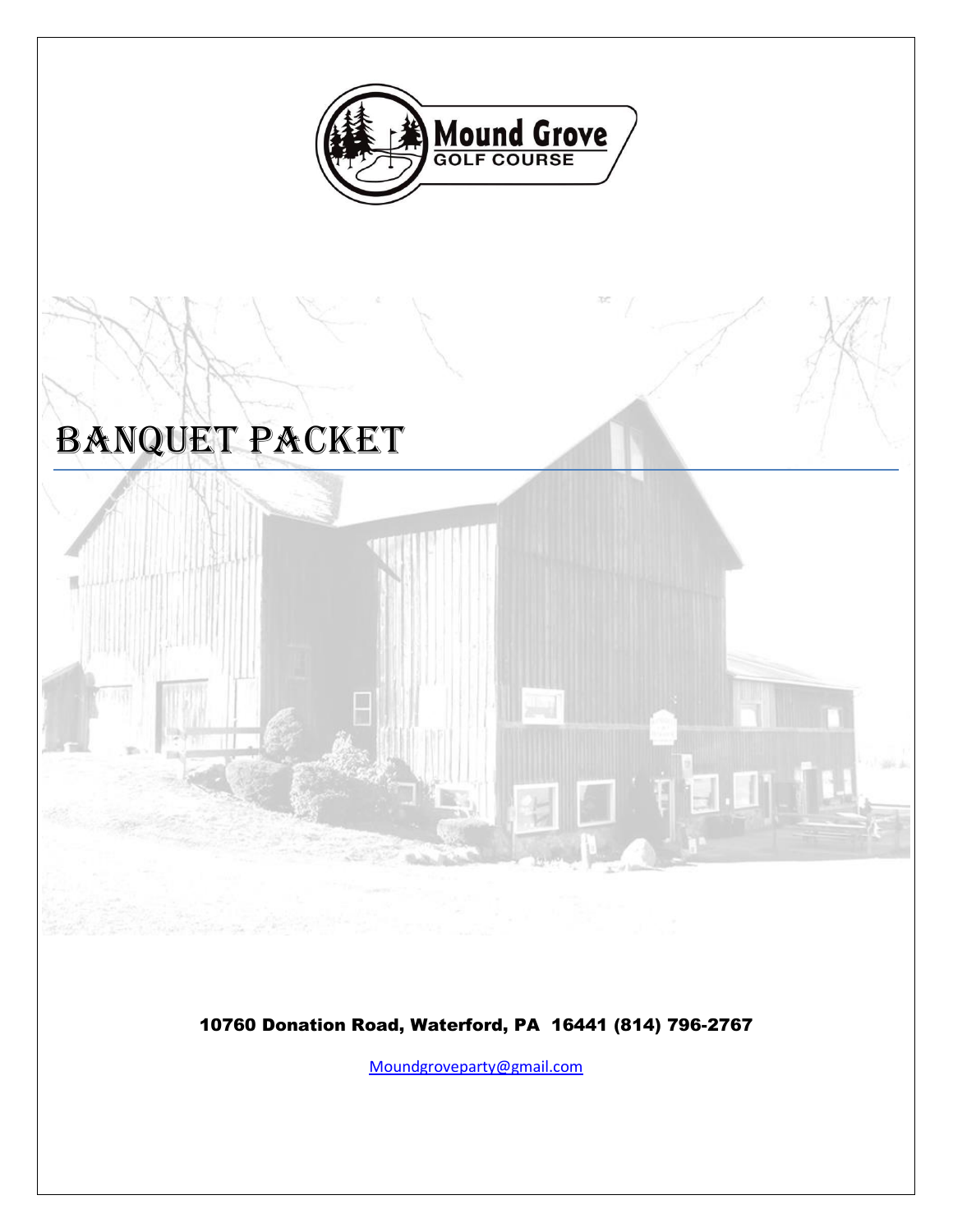### On The Lighter Side

#### Brunch

Minimum of 10 Guests

Scrambled Eggs, Cheesy Hash Brown Casserole, Sausage Gravy & Biscuits, French toast Sticks, Finger Sandwiches, Mac & Cheese, Garden Salad. Served with Coffee, Water, and Hot Tea.

#### \$15.95 per Person

(Add Fresh Fruit Cocktail for \$3.00 per person) (Add Soup De Jour for \$3.00 per person) (Add Bacon or Ham for \$3.00 per person)

### Slice It Up

Minimum of 10 Guests

Sliced Turkey Breast, Ham and Roast Beef Sliced American, Provolone and Swiss cheese Sliced Tomato, Lettuce and Pickles Mayo and Mustard for Spreading Served with a variety of Fresh Breads & Deli Rolls Mixed Baby Greens Salad with Balsamic Dressing Choice of coleslaw, Potato Salad, or Pasta Salad (choose 1)

\$17.95 per Person (Add Soup De Jour for \$3.00 per person) (Add Seasonal Fruit Salad for \$3.00 per person)

### Sammies On A Plate

Minimum of 10 Guests

Pick 2: Pick 2: Pick 1: Chicken Salad Croissant Garden Salad French Onion Soup Club Sandwich Potato Salad Toscana Soup Chicken Caesar Wrap Pasta Salad Loaded Potato Ham & Swiss Coleslaw Tomato Soup Four way Grilled Cheese Antipasto Chicken Noodle

\$15.95 per Person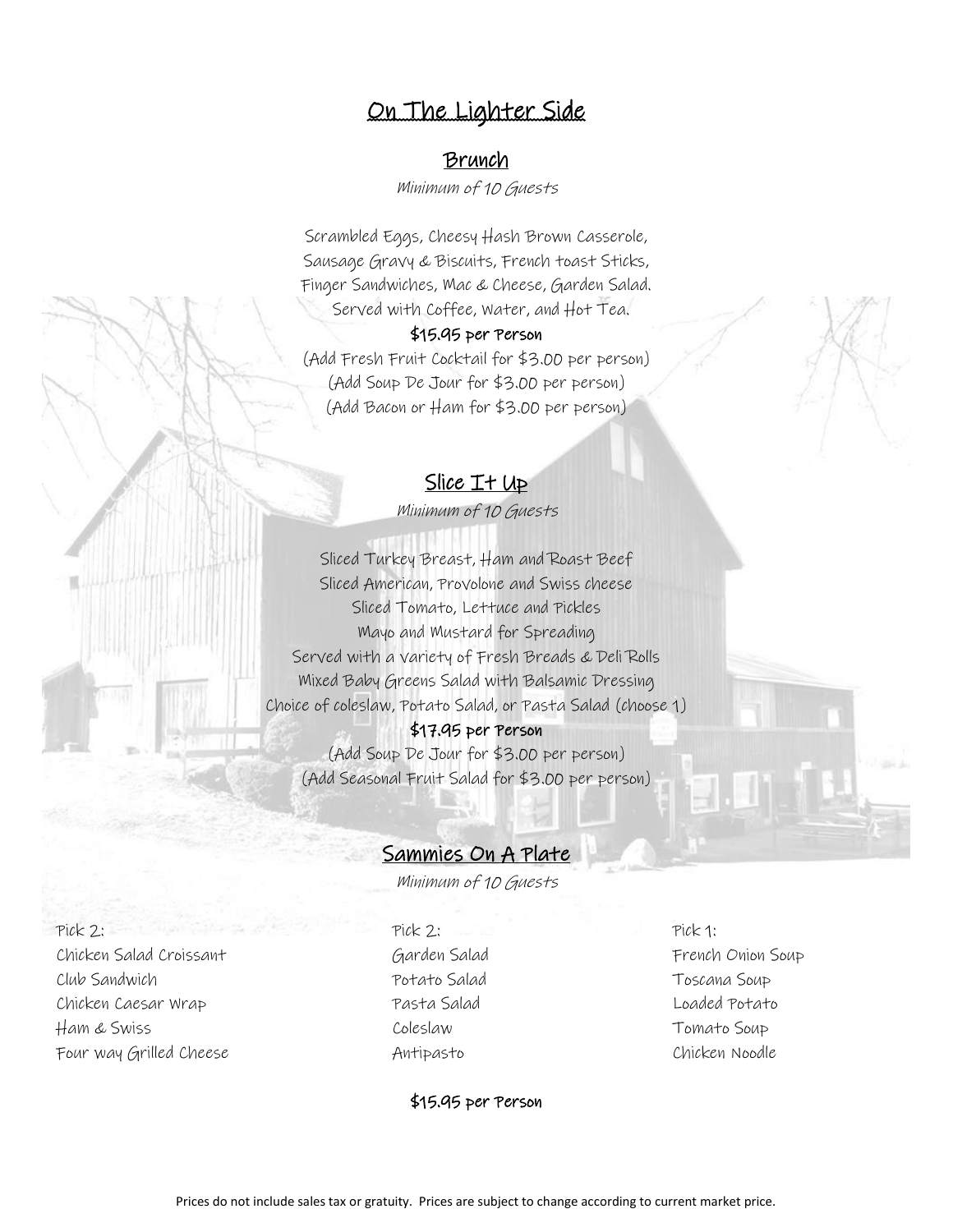### Pizza Party

#### Large Two Topping Party Pizza \$45

Approx. 30 Slices, Red Sauce or White Sauce

Additional Toppings \$3 each

Onions, Mushroom, Jalapenos, Green Peppers, Banana Pepper, Tomato, Bacon, Ham, Sausage, Pineapple, Extra Pepperoni, Extra Cheese

#### Wings (25 Jumbo or Boneless) – \$40/Tray

Mild, Hot, Tangy Mustard, BBQ, Tangy Cajun, Sweet Heat CRanch, Butter & Garlic, Ranch, Honey Cajun, Honey BBQ, Butter Garlic Parmesean

#### Antipasto Salad - \$50 small or \$75 large

Mixed Greens, Salami, Ham, Pepperoni, Provolone, Tomatoes, Banana Peppers, Olives, Italian on the side

#### Fresh Vegetable Tray w/ Ranch Dip

Small (serves 40-50) \$75.00 Large (serves 120-130) \$125.00

# Life's a Picnic

Grill It (Minimum 20 Guests) Smith's Hotdogs and Hamburgers (one each person) Sliced American and Swiss cheese Sliced Lettuce, Tomato, Onion, Pickles and Relish Choice of 2: Coleslaw, Homemade Mac-N-Cheese, Country Baked Beans, Pasta Salad, Potato Salad or Fire Roasted Corn \$16.95 per person

#### BBQ

(Minimum of 20 Guests) BBQ Chicken and Pulled Pork (Served with Homemade Corn Bread) Choice of 2: Coleslaw, Homemade Mac-N-Cheese, Country Baked Beans, Fire Roasted Corn, Mixed Country Vegetables

#### \$18.95 per person

Upgrade to Beef Brisket for \$23.95 per person

Prices do not include sales tax or gratuity. Prices are subject to change according to current market price.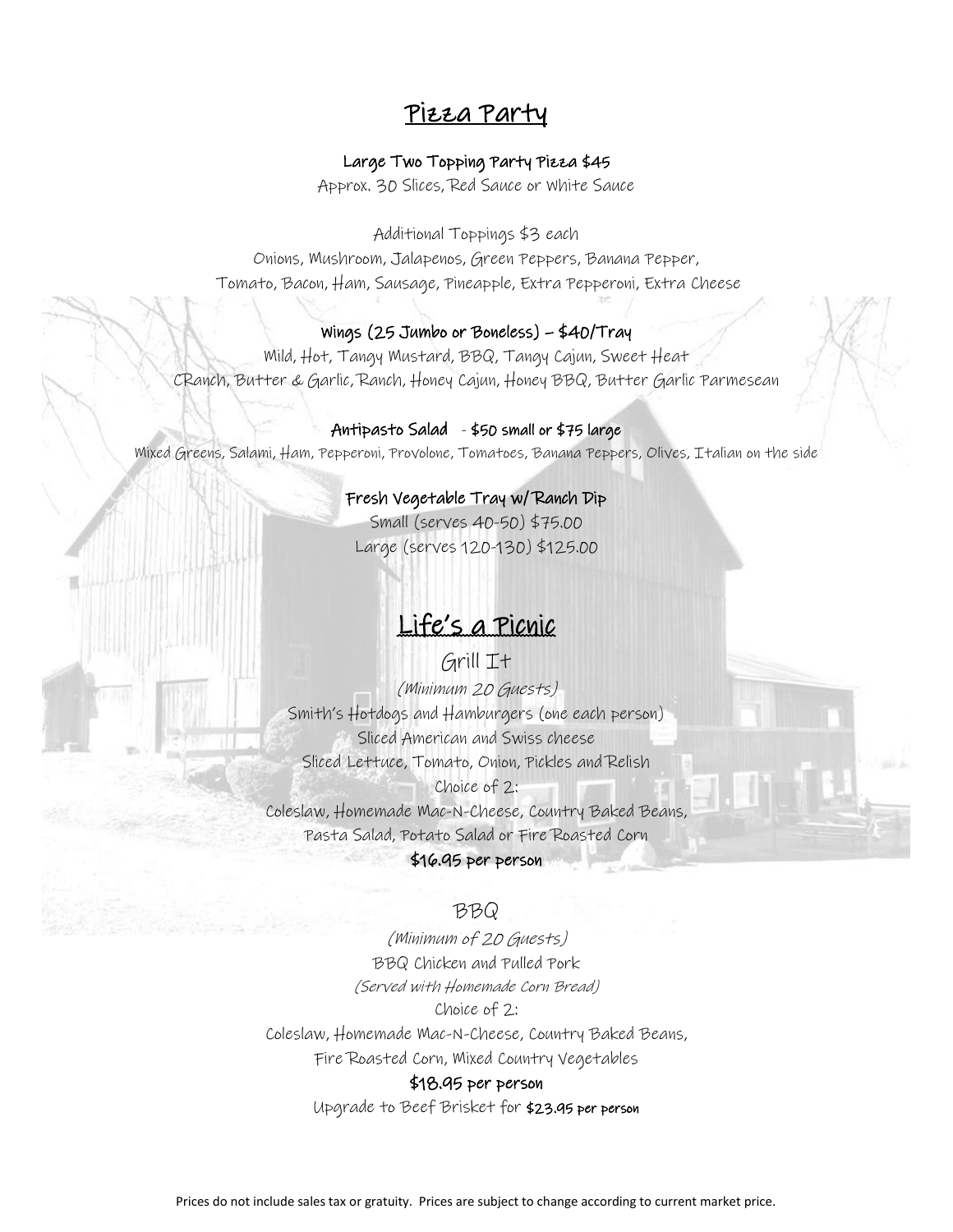# Dinner Buffet Style

Minimum of 20 Guests \$22 (Choose one main entrée) \$28 (Choose two main entrées) Add \$15pp for Prime Rib or Strip Steak or Citrus Haddock

#### Entrée Choices

Herb Roasted Chicken, House Sliced Roast Beef, Chicken Parmesan (served with Penne Pasta w/Marinara), Meatballs, Stuffed Chicken Breast, Sliced Turkey with Gravy, Hand Pulled Pork, Sausage with Peppers & Onions

#### Salads

(Choose One) Garden Salad, Caesar Salad, Cole Slaw

Sides

(Choice of Two)

Baked Potato, Parsley Buttered Potatoes, Redskin Mashed Potatoes, Black-eyed Peas & Rice, Southern Fried Corn, Mixed Country Vegetables, Green Beans & Bacon, Baked Beans

#### Served with Rolls & Butter, Iced Tea, Lemonade, Ice Water, and Coffee Station

Includes: Guaranteed access at 8am the day of your event to decorate, rental of the Banquet Room for up to 5 hours, Tables, Chairs, Linens (white, ivory, or black), silverware, chinaware, and we set up and tear down!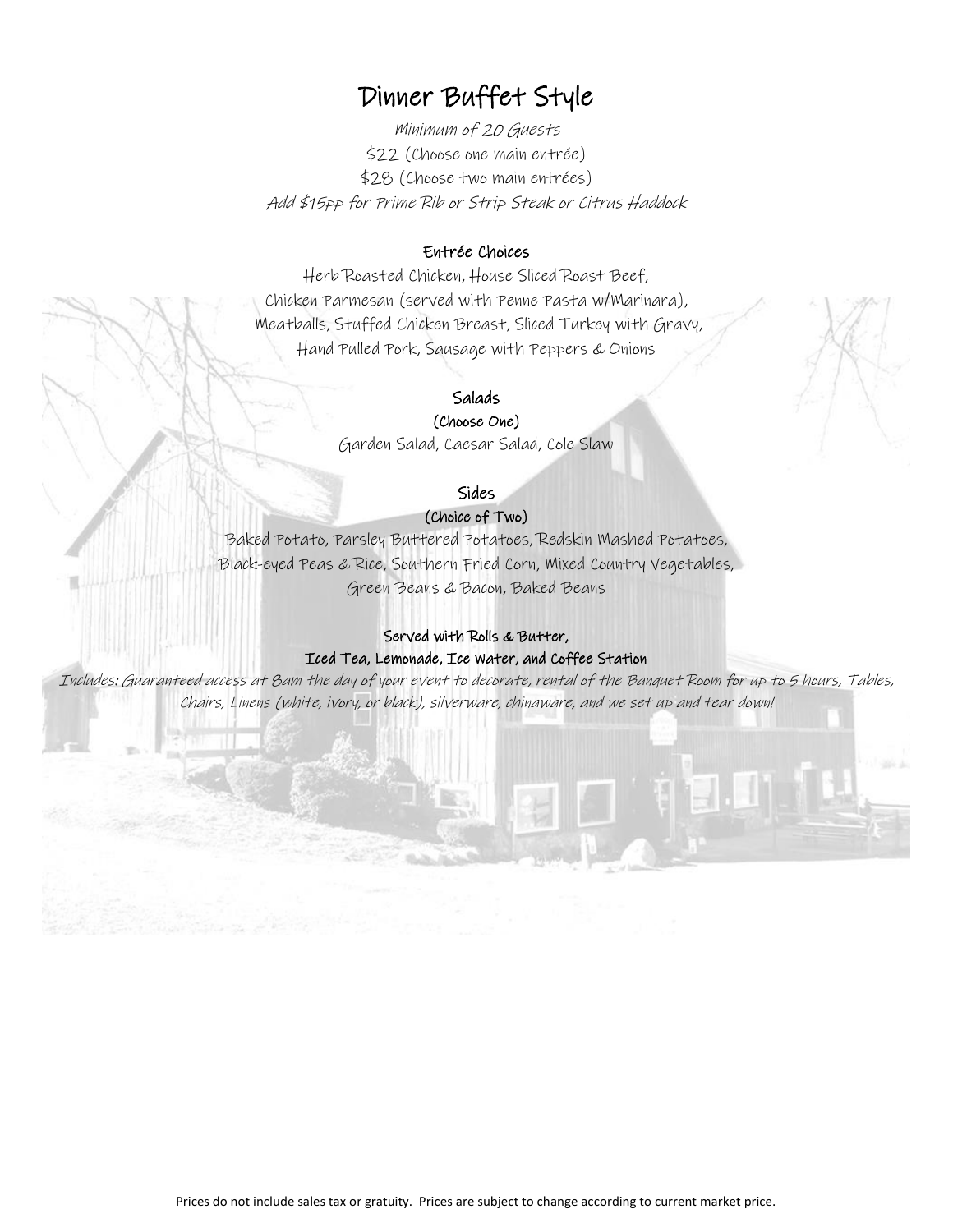## Hors D'oeuvres Please

# Serving Them Hot

Serves 50

Artichoke or Spinach Dip w/Chips \$100 Buffalo Chicken Dip w/ Pita chips \$100 Stuffed Mushrooms \$100 Cocktail Meatballs \$65 Franks in a Blanket \$80 Sliders (Pulled Pork, Burger, Buffalo Chicken) \$100 Firecracker Shrimp \$100

### Keeping Them Cool

Serves 50 l

Sandwich Wraps \$65 Mini Bruschetta \$65 Shrimp Cocktail MARKET Antipasto Skewers \$150 (Salami-ham-provolone-cherry tomatoes-pepperchinis-olives) Caprese Skewers \$95 (Cherry tomatoes-fresh mozzarella-fresh basil-brushed with olive oil) Salami Coronets \$50

(Salami wrapped around a seasoned cream cheese mixture)

And…..

#### Assorted Cheese & Cracker Tray

Small (serves 40-50) \$125 Large (serves 120-130) \$160

#### Fresh Fruit Tray

Small (serves 40-50) \$125 Large (serves 120-130) \$160

#### Vegetable & Dip Tray

Small (serves 40-50) \$75 Large (serves 120-130) \$125

Prices do not include sales tax or gratuity. Prices are subject to change according to current market price.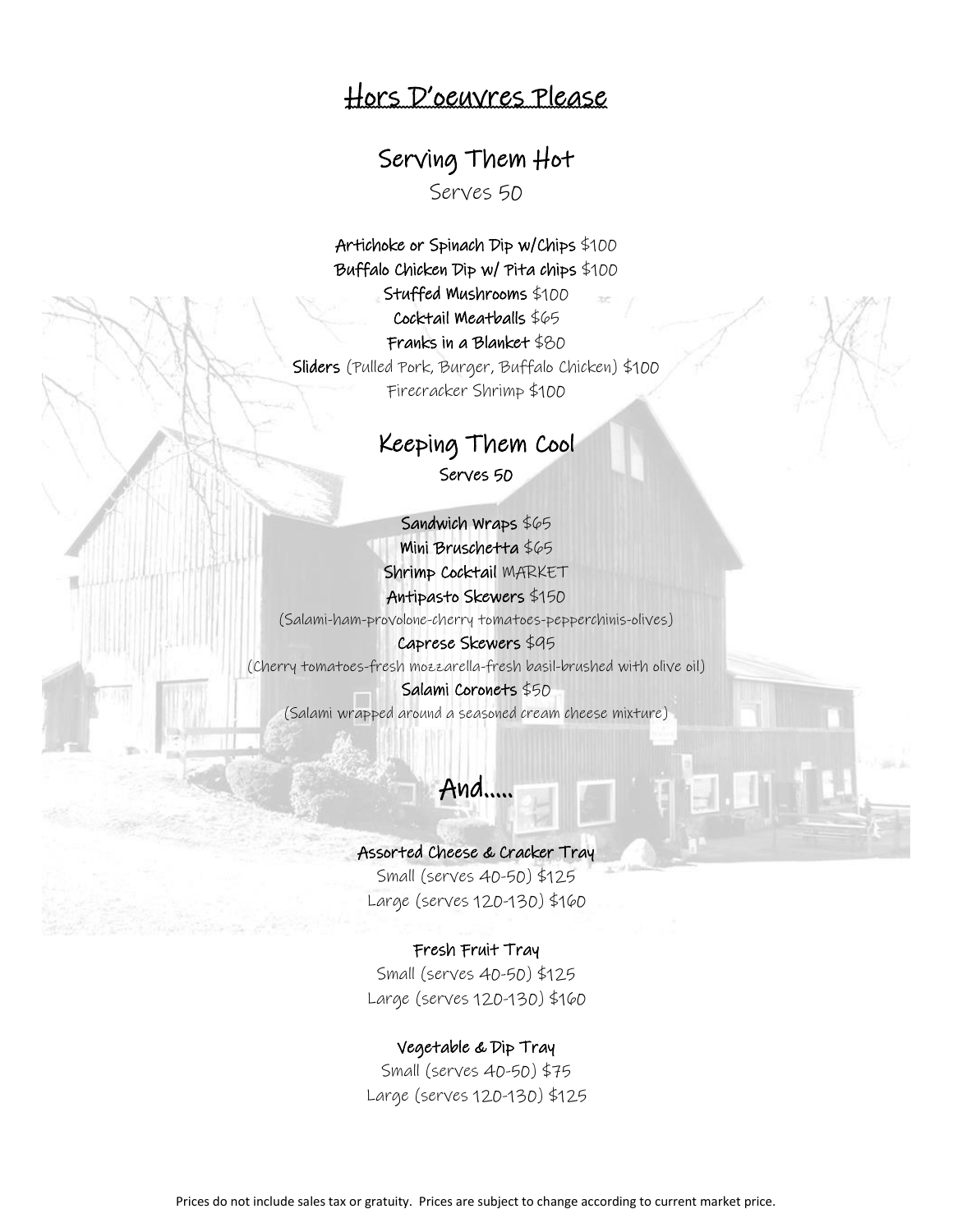

#### Liquor

Standard Drinks \$18 per person – open bar\* OR \$70 per bottle Mid Drinks \$25 per person – open bar\* OR \$85 per bottle Premium Drinks \$28 per person – open bar\* OR \$110.00 per bottle (some brands may vary) \*Open Bar includes bartender, glasses, ice, garnish, mixes, mixing soda, liquor, Keg beer choice and 3 wine choices- up to four hours

### Wine/Champagne

By the Glass \$6 per glass for our current wine & champagne selection By the Bottle Price \$40/bottle

#### Beer

Standard Bottle \$3.00 - Mid Bottle \$3.50 – Premium Bottle \$4.50 Kegs are available for use in the banquet room and are priced according to current market price (2021 prices: Domestic beer ½ keg \$250.00, ¼ kegs \$155.00 includes tap setup and cups.)

> Non-Alcoholic Beverages Soda by the pitcher \$6 each \$5 per person unlimited Sodas, Iced Tea, Water, and Coffee Station

Punch Bowls, Spiked Lemonade & Ice Tea, and Signature Drinks all available upon request